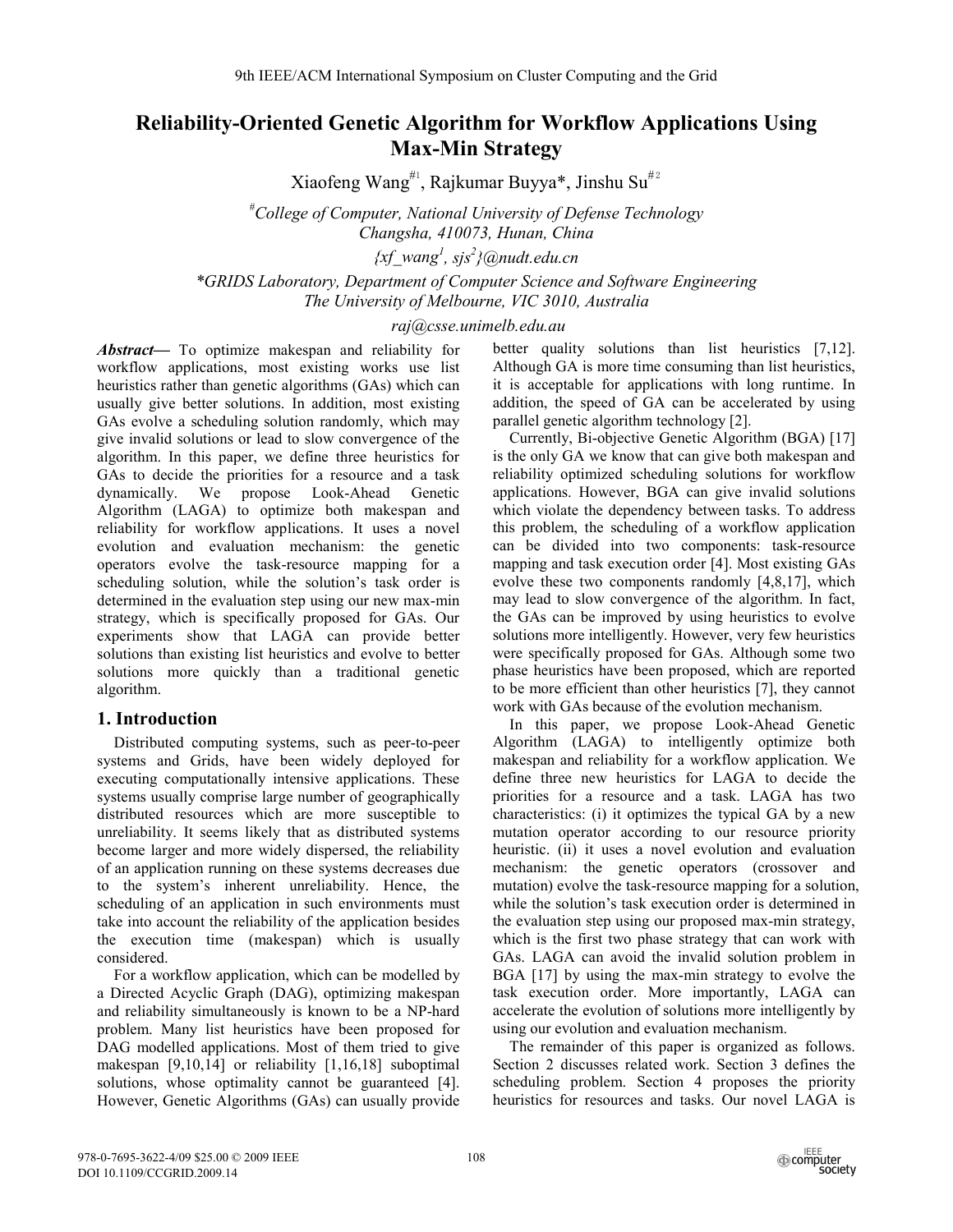presented in Section 5, while experimental results are presented in Section 6, followed by the conclusion and future work in Section 7.

#### **2. Related Work**

For a workflow application in unreliable distributed systems, makespan and reliability should be optimized simultaneously. This problem is known to be NP-hard [19], hence many list heuristics [3,10,11,13] have been proposed. To optimize the makespan, Dynamic Level Scheduling (DLS) [10] assigns the task with a higher static level and an earlier start time to the fastest resource. To optimize the reliability, Dongarra et al. [1] proved that the tasks should be assigned to the node with the minimum multiplication value of instruction execution time *γ* and reliability *λ*. Dogan et al. [18] proposed a bicriteria heuristic rule called RDLS based on DLS. RDLS evaluated the priority of a task-resource assignment according to the task's size, its starting time, the resource's computing power, and the reliability cost. A two phase min-min heuristic was reported to be the best tested list heuristics [17]. It works as follows: i) for each task, select its assumed resource which can start the task earliest. ii) from all the tasks with the assumed resource, it selects the task with the minimum ending time to be scheduled. This heuristic cannot be used by GAs, because the task-resource mapping is fixed at the evolution time. However, our max-min strategy is specifically proposed for GAs based on our new task priority heuristics.

Usually, a genetic algorithm (GA) can give better scheduling solutions than a list heuristic [7]. Currently, BGA [17] is the only GA that we know can optimize both makespan and reliability for a workflow application. But it evolved the scheduling solutions randomly, which may give invalid solutions violating the dependence between tasks. To keep the task dependence in the evolution, two methods have been proposed. CorreA et al. [14] define a partition  $V_1$ ,  $V_2$  of the tasks such that there is no dependency from a task in  $V_1$  to a task in  $V_2$ , and their crossover operation only exchanges the order of the tasks in set  $V_2$ . Wang et al. [4] represented a scheduling solution as two strings: the task-resource mapping string and the task execution order string, and they evolved the two strings separately. Although these two methods can solve the invalid solution problem, they did not take into account the reliability of an application. In addition, most existing GAs [4,8,17] evolve the task-resource mapping and the task execution order randomly, which may lead to slow convergence of the algorithm. In our look-ahead genetic algorithm, a solution's task execution order is determined by our max-min strategy, so that the algorithm will not give invalid solutions. Moreover, our new evolution and evaluation mechanism can accelerate the evolution of solutions by applying our resource and task priority heuristics.

#### **3. Scheduling Problem Model**

A scheduling system model consists of an application, a specific computing environment and the scheduling criteria. We model a workflow application as a DAG:  $App = (V, E)$ . *V* is the set of task nodes  $v_i (1 \le i \le n)$ , which denote the tasks of an application. *E* is the set of edges  $e(i, j)$ ( $1 \le i < j \le n$ ) which represents the dependence constraint between tasks  $v_i$  and  $v_j$ ,  $v_j$  is the parent task and  $v_j$  is the child task. A task with no parents is called an entry task, and a task with no children is called an exit task. For each task node  $v_i$ , its weight  $|v_i|$  is the number of instructions required to be executed for this task, which is assumed to be known using compiling technology [1]. Like in some other works [1,8,13], we focus on computationally intensive applications, which means the communication time between tasks is not modeled. Extending our model to include the communication time will be our future work.

The computing environment is represented by a set of *m* resources  $R = \{r_1, r_2 \cdots r_m\}$ . Each resource  $r_i$  is associated with two values:  $\lambda_i$ , the resource's failure rate and  $\gamma$ <sub>i</sub>, the resource's computing power illustrated by unitary instruction execution time (i.e. the time to execute one instruction).

In a workflow application, each task could be executed only after all its parent tasks have been completed. Thus the available starting time for a task  $v_i$  is:

$$
t_i^{\text{avail}} = \max_{e(j,i)\in E} t_j^e,\tag{1}
$$

where  $t_j^e$  is the ending time for task  $v_j$ . The available starting time for all entry tasks is 0. Let  $M: V \to R$  denotes the task-resource mapping function, and then  $M(i) = r_i$  means that task  $v_i$  is assigned to resource  $r_j$ . The beginning and ending times of task  $v_i$ can be defined as:

$$
t_i^b = \max \{ t_i^{\text{avail}}, \text{idle}(M(i)) \}
$$
  

$$
t_i^e = t_i^b + |v_i| \cdot \gamma_j \quad \text{where } M(i) = r_j \right)
$$
 (2)

where  $idle(M(i))$  is the time when resource  $M(i)$ becomes idle. Let  $t_S^j$  be the time when resource  $r_j$  finishes all the tasks assigned to it in scheduling *S*, it can be defined to be:

$$
t_S^j = \max_{i|M(i)=r_j} \{t_i^e\}.
$$
 (3)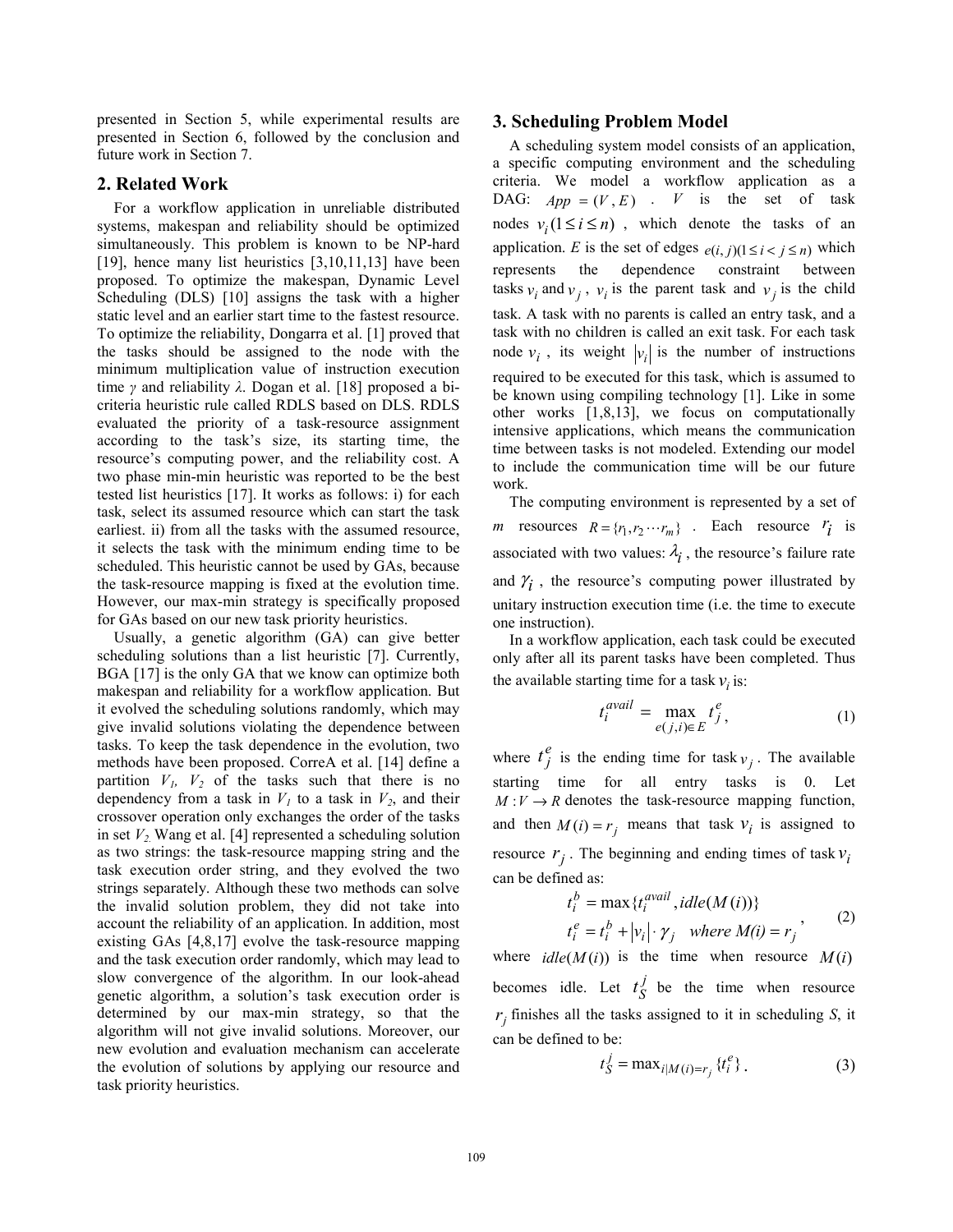The reliability of an application can be given by the probability that all the resources remain functional until the tasks assigned to them finish. The probability that resource  $r_i$  can successfully complete all its tasks in scheduling *S* is  $R_s^i = e^{-t_s^i \cdot \lambda_i}$  [1]. Thus the success probability  $R_s$  for an application in scheduling *S* can be computed as the product of all  $R_s^l$ , which is illustrated in Equation 4. We can see that to maximize the reliability, we need to minimize the failure factor  $fal(S) = \sum_{i=1}^{m} t_s^i \cdot \lambda_i$ *s*  $fal(S) = \sum_{i=1}^{m} t_s^{i} \lambda_i$ .

$$
R_s = \prod_{i=1}^{m} R_s^i = e^{-\sum_{i=1}^{m} t_s^i \cdot \lambda_i} \ . \tag{4}
$$

Our scheduling algorithm tries to maximize the reliability and minimize the makespan for an application under the time constraint *D*. Therefore the scheduling problem can be formalized as following:

Minimize 
$$
fal(S) = \left(\sum_{i=1}^{m} t_S^{i} \cdot \lambda_i\right)
$$
  
\nMinimize  $time(S) = \max_{r_i \in R} (t_S^{i})$   
\nSubject to  $time(S) < D$  (5)

#### **4. Proposed Heuristics for GA**

In this section, we define one resource priority heuristic and two task priority heuristics for our proposed GA. To optimize the reliability for an application, it has been proven that the resource  $r_i$  which has the minimal multiplication value of instruction speed (unitary instruction execution time)  $\gamma_i$  and failure rate  $\lambda_i$  should have a higher priority to be chosen in the scheduling [1]. So we can define our resource priority heuristic as:

### **Resource Priority Heuristic (ResPH)**

Let  $\frac{1}{\gamma_i \lambda_i}$  be the priority of a resource  $r_i$ , and *S* be a schedule where all the tasks are assigned to a resource with the highest priority. Then any other schedule  $S' \neq S$  with reliability of  $R_{S'}$  is such that  $R_{S'} < R_S$ .

To minimize the makespan for an application, we should give higher priority to tasks which can start earlier and tasks which have a bigger influence on the makespan of the application. Thus we can define our fist task priority heuristic as:

#### **Task Priority Heuristic 1 (TaskPH1)**

Let the importance of a task  $v_i$  be the length of the longest path beginning from the task in the DAG graph, which can be denoted as:

$$
impt(i) = \begin{cases} |v_i| & \text{if } v_i \text{ is an exit task} \\ |v_i| + \max_{e(i,j) \in E} impt(j) & otherwise \end{cases}
$$
 (6)

And the task  $v_i$  's priority  $p(i)$  is:

$$
p(i) = E(\gamma) \cdot impt(i) - \max(t_i^{avail}, idle(M(i))), (7)
$$

where  $E(\gamma)$  is the mean instruction speed of all resources. Then, if there are two tasks scheduled to the same resource, the one with the higher priority should be scheduled first.

*TaskPH1* uses the mean resource instruction speed to estimate the completion time of the longest path beginning from a task. It is easy and simple to be implemented. Assuming that all the tasks of an application have been assigned to some specific resource, we can have a more precise estimation of the completion time for a path, and thus define the second task priority heuristic as:

#### **Task Priority Heuristic 2 (TaskPH2)**

Let the estimated completion time for the longest path beginning from task  $v_i$  be:

comp(i) = 
$$
\begin{cases} |v_i| \cdot \gamma_j & \text{if } v_i \text{ is an exit task} \\ |v_i| \cdot \gamma_j + \max_{e(i,k) \in E} comp(k) & otherwise \end{cases}
$$
 (8)

where  $M(i) = r_j$ 

And task  $v_i$  's priority  $p(i)$  is:

$$
p(i) = comp(i) - \max(t_i^{avail}, idle(M(i)))
$$
\n(9)

Then, if there are two tasks scheduled to the same resource, the one with the higher priority should be scheduled first.

#### **5. Look-Ahead Genetic Algorithm**

A typical GA consists of the following steps: (1) create an initial population consisting of randomly generated chromosomes (solutions); (2) evaluate the fitness of each solution and select the solutions for the next population; (3) generate a new generation of solutions by applying two genetic operators namely crossover and mutation; and (4) repeat step 2 and 3 until the population converges. To evolve the solutions intelligently without giving invalid solutions, we design the Look-Ahead Genetic Algorithm (LAGA). Its genetic operators evolve the taskresource mapping for a solution, while the task execution order is determined in the evaluation step using our new max-min strategy based on *TaskPH1* or *TaskPH2*. The details of LAGA are presented in the following subsections.

#### **5.1 Chromosome Encoding**

As illustrated in Fig. 1b, we use a two-dimensional string to represent a scheduling solution. One dimension of the string represents the index of resources, which depicts the task- resource mapping; the other dimension denotes the order between tasks. The two-dimensional string can be converted into the task-resource mapping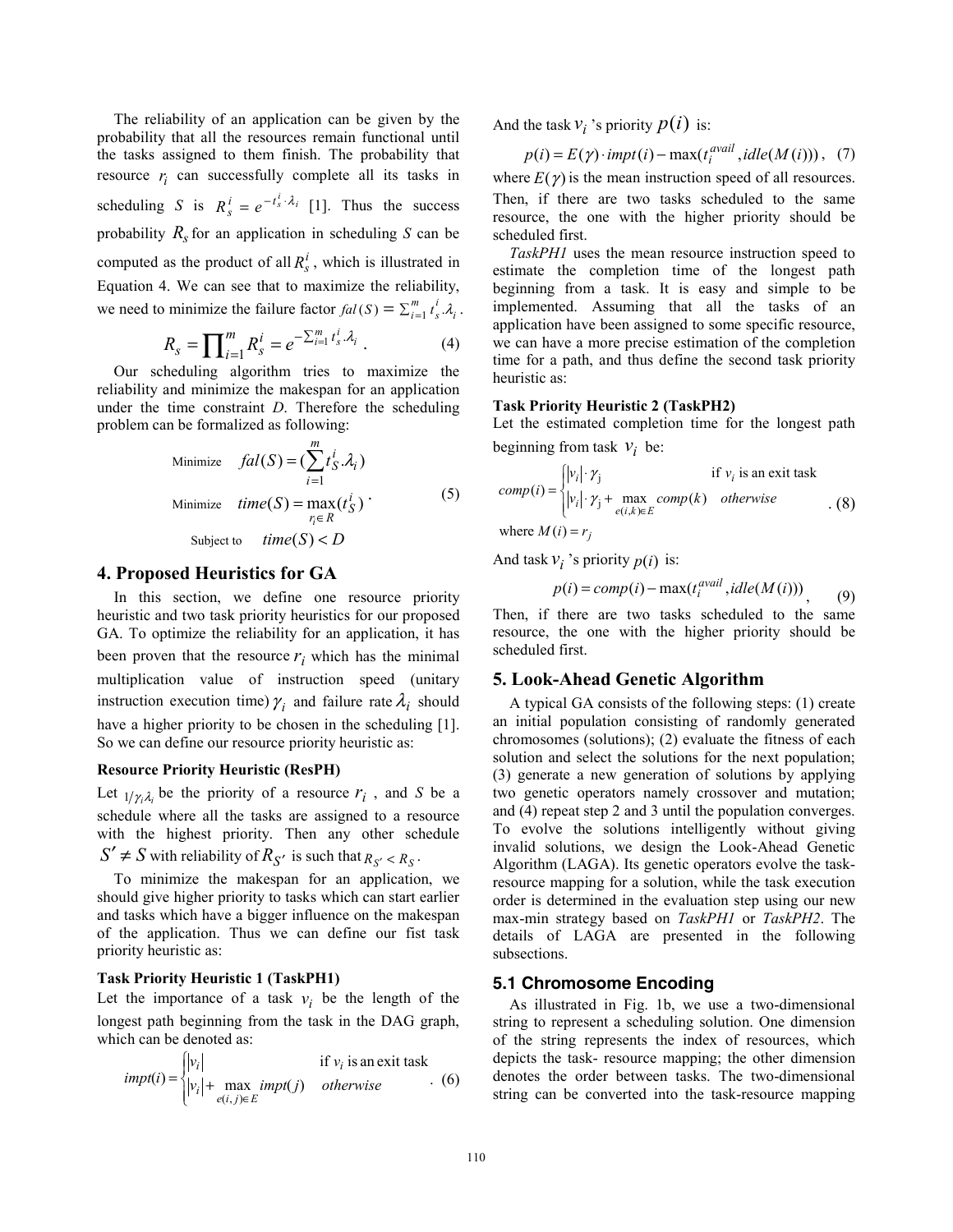string *M* (Fig. 1c) directly, which is a vector of length  $|V|$ . The task-resource mapping string has the same symbol *M* with the mapping function, since they have the same meaning. Hence,  $M(i) = r_j$  denotes task  $v_i$  is scheduled



Fig. 1 Encoding Example

#### **5.2 Evolution**

to resource  $r_i$ .

GAs use crossover and mutation operations to evolve the solutions for an application. A crossover operation tries to create a better chromosome by exchanging two fittest chromosomes, and a mutation operation usually changes some of the genes in a chromosome randomly. To keep the dependence between tasks, the two operations usually evolve the task-resource mapping and the task execution order of a solution separately and randomly [4,8]. This may result in difficulty for the GA to find a better solution, since a good task execution order for one task-resource mapping does not mean it is also good for another task-resource mapping.

Here, our crossover and mutation operations only evolve the task-resource mapping for the new chromosomes. The task order of the new offspring is to be determined later in the evaluation step. Our crossover operation first randomly chooses some pairs of chromosomes with a probability  $p_c$ . For each pair, it randomly generates a cut-off point for the task-resource mapping string *M*, which divides the strings of the pair into top and bottom parts. Then, the task-resource assignments in each bottom part are exchanged. And two new task-resource mapping offspring is generated.



Our mutation operation mutates a solution intelligently based on *ResPH*. It selects a solution with a probability  $p_m$ . Then, it randomly chooses one task in the solution and reassigns it to any resource which has lower  $\gamma_i \lambda_i$ . As shown in Fig. 2a, task  $v_4$  is originally scheduled to resource  $r_4$  whose  $\gamma_i \lambda_i$  is 4, so the mutation reassigns it to resource  $r_2$  with a lower  $\gamma_i \lambda_i$  of 1. Fig. 2b shows the new scheduling, in which both the makespan and the reliability of the application have been improved.

| Algorithm 1 The Evaluation Algorithm-                                                           |  |
|-------------------------------------------------------------------------------------------------|--|
| 1 input: task-resource mapping string $M$                                                       |  |
| 2 output: $\{t_S^l, que_i\}$ for each resource $r_i$                                            |  |
| 3 for each entry task $v_i$                                                                     |  |
| add $v_i$ to the task ready queue que _ ready $M(i)$<br>4                                       |  |
| $t_i^{avail} \leftarrow 0$<br>5                                                                 |  |
| 6 end for                                                                                       |  |
| 7 repeat                                                                                        |  |
| <i>min</i> end $\leftarrow \infty$ //the minimum ending time<br>8                               |  |
| task sel $\leftarrow$ null<br>9.<br>//the task selected                                         |  |
| 10<br>for each resource $r_i$                                                                   |  |
| $\frac{1}{\text{max-min phase}}$ 1<br>find the task $v_i$ with the maximum priority value<br>11 |  |
| from que _ ready;                                                                               |  |
| $\frac{1}{\text{max-min phase}}$ 2                                                              |  |
| compute the ending time $t_j^e$ for $v_j$ using equation 2<br>12                                |  |
| 13<br>if $t_i^e$ < min_end                                                                      |  |
| <i>min_end</i> $\leftarrow t_j^e$ //the minimum ending time<br>14                               |  |
| task sel $\leftarrow j$ //record the selected task<br>15                                        |  |
| end if<br>16<br>17<br>end for                                                                   |  |
|                                                                                                 |  |
| 18<br>$res\_sel \leftarrow M(task\_sel)$                                                        |  |
| remove $v_{task\_sel}$ from que _ ready <sub>res _sel</sub><br>19                               |  |
| add Vtask _sel to que res _sel<br>20                                                            |  |
| $t_s^{res}$ - $sel$ = $idle(res\_sel)$ = $t_{task}^{e}$ sel<br>21                               |  |
| for each child task $V_i$ of task $V_{task}$ sel<br>22                                          |  |
| update $t_i^{avail}$ using equation 1<br>23                                                     |  |
|                                                                                                 |  |

24 if  $V_i$  is ready to run, add it to  $que\_ready_{M(i)}$ 

25 end for

26 until every  $que\_ready_i$  is empty

### **5.3 Evaluation**

In evaluation step, most GAs only evaluate the quality of a solution, they do not improve the scheduling for a solution. In our evaluation operation, LAGA schedules the task execution order for a new solution first. Then it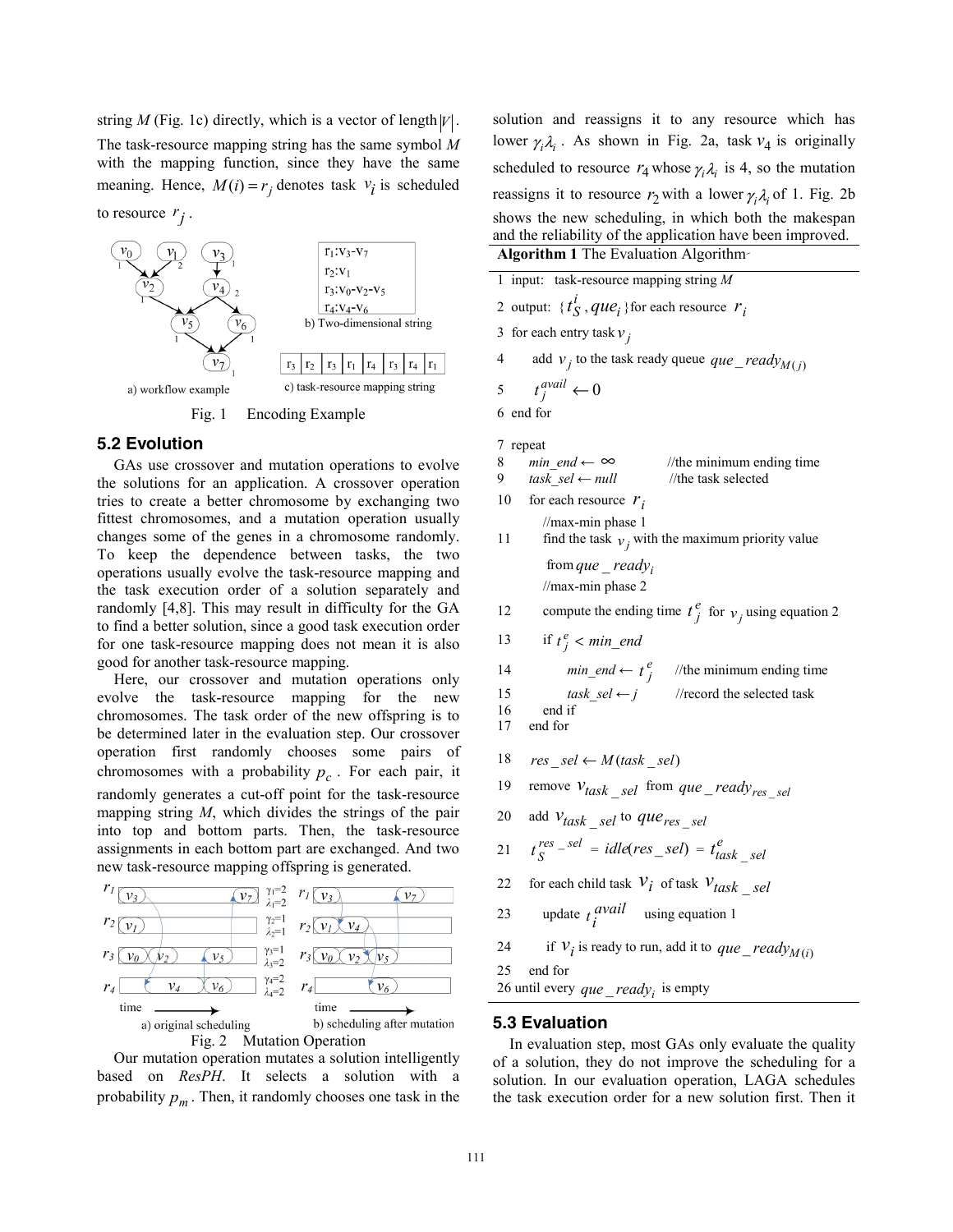calculates the estimated ending time  $t_i^e$  for each task  $v_i$ , so that we can evaluate the makespan and the failure factor of the new scheduling *S* using equation 5.

To give an optimized task execution order for a taskresource mapping string, we use a new two phase maxmin strategy as shown in *Algorithm 1*, which is specifically proposed for GAs. For each resource, the algorithm first selects its next to be scheduled task which has the maximum priority based on *TaskPH1* or *TaskPH2.* Then, from all the next to be scheduled tasks of the resources, it selects the task with the minimum ending time to be scheduled. Given a task-resource mapping string *M* (the mapping function), all the tasks assigned to resource  $r_i$  are put into  $que_i$  in their scheduling order, and the algorithm outputs the estimated completion time  $t_S^i$  for each resource  $r_i$  in the new scheduling *S*. *que*  $ready$  is the queue containing the unscheduled tasks which are ready to run on resource  $r_i$ .

The algorithm works as follows: (i) add each entry task  $v_j$  to the task ready queue of its assigned resource  $M(j)$ , and set the task's available starting time to 0 (line 3~6); (ii) select the task with the maximum priority for each resource (line 11); (iii) Among all the selected tasks, the task  $v_{task}$  *sel* with the minimum ending time is selected to be scheduled (line 12~16); (iv) schedule the selected task  $v_{task}$  *sel* (line 18~20), update the task completion time and the idle time for resource *M*(*task* \_ *sel*) (line 21); (v) update the state for all the child tasks of the scheduled task (line 22~25); (vi) repeat step ii-v until all the tasks have been scheduled.

**Theorem 1.** The time complexity of the evaluation algorithm is  $O(n \log n + nm + d)$ , where *m* is the number of resources, *n* is the number of nodes (tasks) in a DAG and *d* is the number of directed edges (dependence constraints).

**Proof.** The time complexity of initializing the task ready queue is  $O(n)$  (line 3~6). An entire iteration (line 7~26) schedules one task at a time. So it will run *n* times. To effectively sort and select a task for each resource (line 11), it takes time  $O(log n)$ . The time complexity of computing the task ending time and select the task with the minimum ending time is  $O(m)$  (line 12~16). The time complexity of line  $18-21$  is O(1). So the time complexity of repeating line 8~21 is  $O(n(\log n + m + 1))$ . To update the available time for the child tasks (line  $22{\sim}25$ ), it consumes time O(*d*). Thus, the whole time complexity for the evaluation algorithm is  $O(n+n(\log n+m+1)+d)$  =  $O(n \log n + nm + d)$ .

#### **5.4 Selection**

In GA, the fitness function is used to measure and select the solutions. As our goal is to optimize the makespan and reliability for an application under the time constraint, the sum of weighted global ratios (SWGR) model [17] can be used to compute the fitness. So the fitness value of a scheduling  $S \text{ can be defined as:}$ 

$$
f(S) = \omega_1 \cdot \frac{fal(S) - \text{minFal}}{\text{maxFal} - \text{minFal}} + \omega_2 \cdot \frac{time(S) - \text{minTime}}{\text{maxTime} - \text{minTime}} + \text{penalty}(S) \quad \text{where } \omega_1 + \omega_2 = 1 \tag{10}
$$
\n
$$
penalty(S) = \begin{cases} 0 & \text{if } time(S) < D \\ 1 & \text{if } time(S) > D \end{cases}
$$

Here maxFal and minFal are the maximum and minimum failure factors for the solutions in the current generation respectively, while maxTime and minTime are the maximum and minimum makespan respectively. The first two elements of  $f(S)$  encourage the algorithm to choose the solutions with minimum failure factor and minimum makespan. The third element *penalty*  $(S)$  is to handle the time constraint. If the makespan of a scheduling exceeds the deadline *D*, the function gives a penalty to its fitness value. To select the solutions for the next generation, the chromosomes are first ordered in the descending order of their fitness value  $f(S)$ . Then the algorithm uses the commonly used roulette wheel selection scheme [4] to choose solutions for the next generation. The details of this scheme can be found in [4] and thus will not be repeated here.

### **6. Experiment and Evaluation**

Like many previous works [4,5,15,17], we use a random DAG graph generator to simulate the application as three parameters: the number of tasks, the mean outdegree of a task node and the mean task size. In our simulation, the number of tasks in a workflow application is chosen between 40 and 200. The mean outdegree for a task node is set to be 2. The task's size is chosen uniformly between  $1 \times 10^4$  Million instructions (MI) and  $15 \times 10^6$  MI . For the computing environment, we also simulate it as three parameters: the number of resources, the resource's mean speed and the resource mean failure rate. There are 40 resources, their speeds are uniformly distributed in  $\lceil 5 \times 10^{-4}, 10^{-3} \rceil$  milliseconds per instruction and their failure rates are assumed to be uniformly distributed from  $10^{-3}$  / *h* to  $10^{-4}$ /*h* [17].

For the other parameters in the system, the fitness evaluation weight  $\omega_1$  and  $\omega_2$  are set to be 0.5, so the algorithm assigns the same priority to both reliability and makespan. The probability  $p_c$  for crossover operation is 0.5, and  $p_m$  for mutation operation is 0.25. The population size of LAGA is 20. For each kind of workflow application with the same parameters, we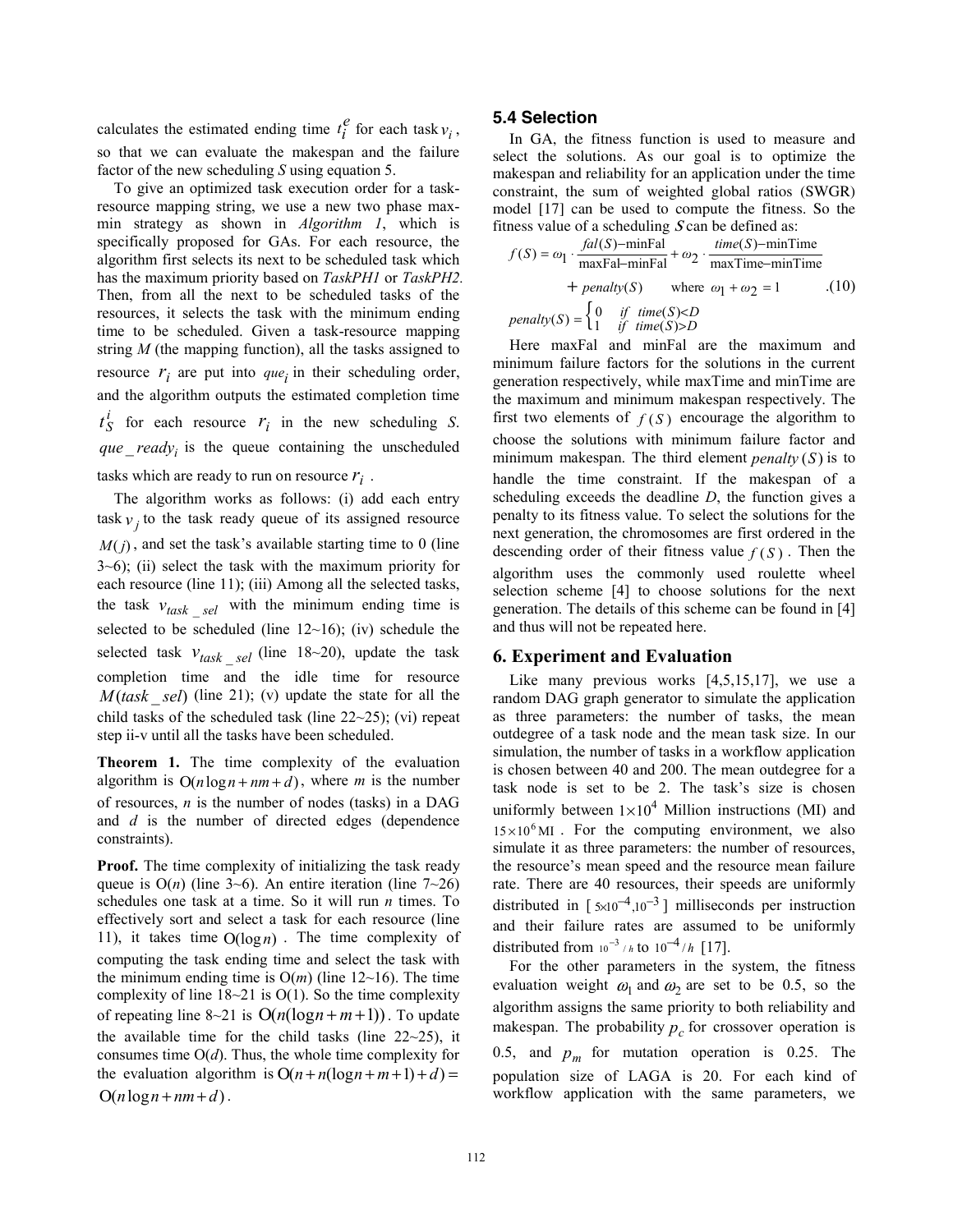create 5 instances so that they can have a wide representation. In addition, for each workflow application, we run the genetic algorithms 3 times to get their average results.

### **6.1 LAGA compared with list heuristics**

DLS [10] and RDLS [18] are two of the best existing list heuristics to optimize makespan or reliability for workflow applications [6,16]. To compare our LAGA with these two list heuristics, we run DLS and RDLS 100 times respectively to get the average result. The number of tasks varies from 40 to 200. Fig. 3 shows that LAGA can provide the best solutions for both makespan and reliability. In particular, LAGA achieves a considerably larger improvement ratio (of about 15%) for makespan and reliability when the number of tasks is small (40 tasks), as compared to when the number of tasks is large (200 tasks). This is because when there are fewer tasks, there will be more idle resources for LAGA to choose for each task. Hence, LAGA is able to examine each of them to find the most befitting resource. But list heuristics only examine one resource according to the heuristic value, which may not be the best one.



Fig. 3 Makespan and failure probability of a scheduling solution given by DLS, RDLS and LAGA.



Fig. 5 Performance evaluation of BGA and LAGA in terms of time.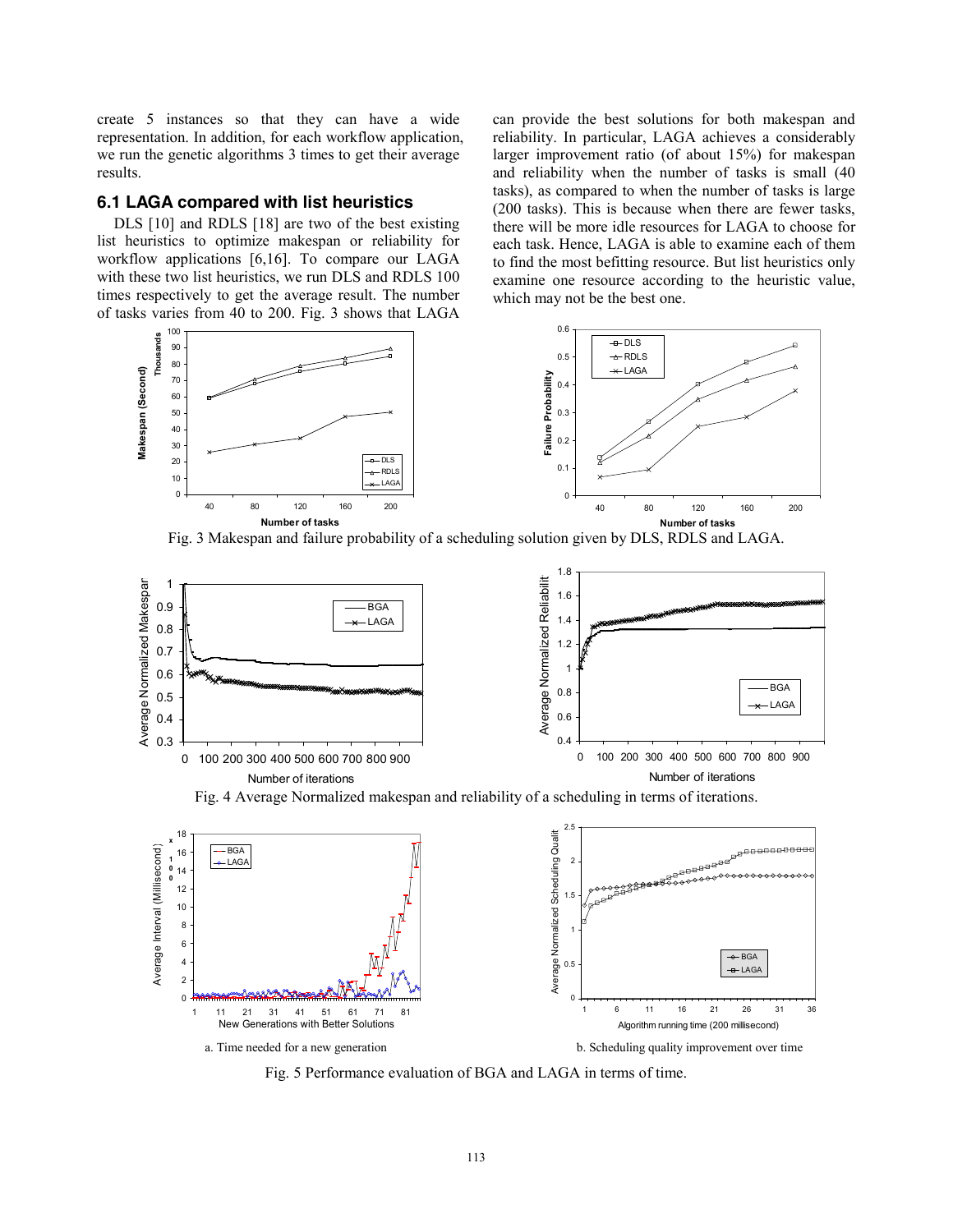### **6.2 LAGA compared with another GA**

We compare our LAGA with BGA [17] which evolves a solution randomly. Their performances are compared in terms of iteration and time. For the comparison in terms of iteration, we compute the average normalized makespan and the normalized reliability of the solutions, which are the mean makespan and reliability of the current generation normalized by the mean makespan and failure factor of the initial generation respectively. The application has 200 tasks, while the number of iterations of the two GAs are 1000. Fig. 4 shows LAGA improves the makespan and reliability for an application more quickly than BGA. And within the same iteration, LAGA can always give better quality scheduling solutions than BGA.

To compare the performance in terms of time, we do two experiments. In the first experiment, the average time needed for a new generation (a generation with better quality solutions) is calculated. Fig. 5a shows BGA needs less time (16 millisecond less on average) than LAGA for a new generation at the start of the evolution (generations 1~31), but needs much more time for a new generation at the end (generations 62~). Since BGA randomly searches for better solutions, it is easy to find a better solution at the start of the evolution, but gradually becomes harder to find a better solution at the end. On the other hand, LAGA needs to run the evaluation algorithm which is more time-consuming and thus evolves more slowly at the start of the evolution. But, our priority heuristics are able to ensure that LAGA still finds better solutions using the similar amount of time at the end of the evolution.

In the second experiment, the average scheduling quality of the two GAs over the algorithm running time is compared. We sample the normalized scheduling quality of the two algorithms after every 200 milliseconds. The normalized scheduling quality of a GA is the sum of the normalized reliability and the inverse of the normalized makespan. In Fig. 5b, at the start of the evolution, BGA improves the quality of the solutions more quickly than LAGA. Then it becomes very difficult and slower for BGA to improve the quality, while LAGA outperforms BGA to supply better quality solutions at the end of the evolution. Hence, Fig. 5b proves our analysis of the previous experiment (Fig. 5a) is correct.

### **6.3 Efficiency of Priority Heuristics**

#### **a) Efficiency of** *ResPH*

To evaluate the efficiency of *ResPH*, we compare LAGA using only *ResPH* with BGA. The tested application has 200 tasks. Fig. 6 shows the average normalized scheduling quality (the same definition as above) of the two GAs over the number of iterations. It can be seen that *ResPH* gives better scheduling quality at the start of the evolution. But at the end, *ResPH* is no longer able to further improve the scheduling quality, thus

resulting in LAGA achieving the same scheduling quality as BGA. This shows that after a period of evolution, it will be difficult for LAGA to improve the quality of a solution by just assigning a task to a faster or a more reliable resource.



#### **b) Efficiency of** *TaskPH1* **and** *TaskPH2*

We compare the efficiency of our task priority heuristics (*TaskPH1* and *TaskPH2*) on LAGA. For the experiments, the number of tasks in the application varies from 40 to 200. Fig. 7 shows the average makespan and reliability of the solutions given by two types of LAGAs using *TaskPH1* or *TaskPH2*, normalized by the makespan and reliability of the solutions given by BGA respectively. We can observe that both *TaskPH1* and *TaskPH2* enable LAGA to have a lower makespan (normalized makespan  $\leq$  1) and a higher reliability (normalized reliability  $>$  1) than BGA. But, *TaskPH2* achieves a significantly lower makespan and higher reliability than *TaskPH1* when the workflow application is of medium size (120 tasks). Otherwise, *TaskPH1* and *TaskPH2* achieve similar performance for the case when workflow application of small or large size. This is because when the number of tasks is small, the GA can find a good solution even without heuristics. When the number of tasks is large, every resource will be assigned many tasks, which makes it very difficult to estimate the completion time for a long task path. So in this case, *TaskPH2* cannot outperform *TaskPH1* although it can predict a more precise estimation for the completion time.

#### **7. Conclusion and Future Work**

In this paper, we proposed a Look-Ahead Genetic Algorithm (LAGA) to optimize both makespan and reliability intelligently for workflow applications. We defined three heuristics to decide the priorities for a resource and a task, which can be used by LAGA. LAGA evolves only the task-resource mapping for a solution in genetic operators, and the solution's task execution order is evolved in the evaluation step using our proposed maxmin strategy based on our task priority heuristics. Experiment results show that LAGA can give much better